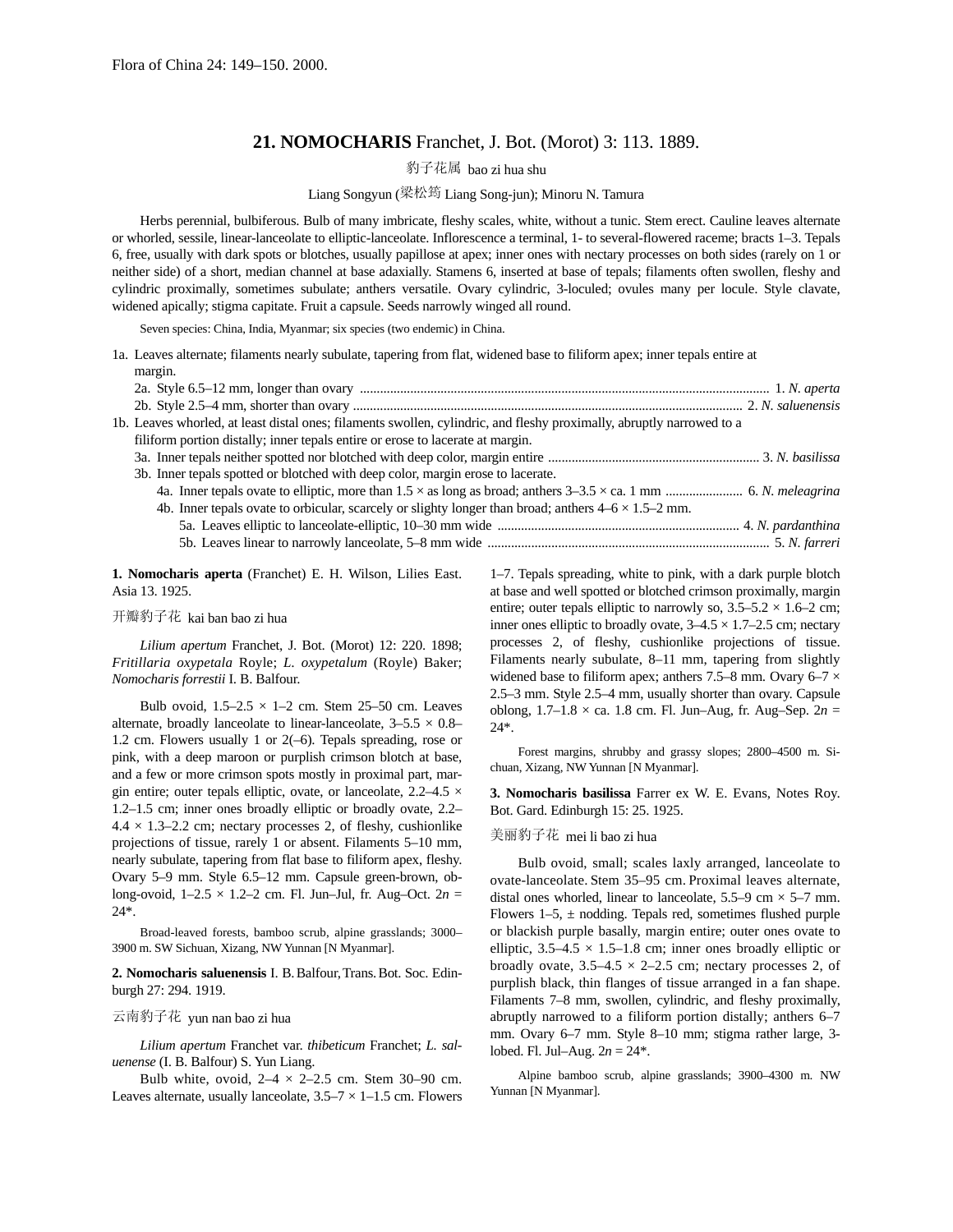**4. Nomocharis pardanthina** Franchet, J. Bot. (Morot) 3: 113. 1889.

# 豹子花 bao zi hua

*Nomocharis leucantha* I. B. Balfour; *N. mairei* H. Léveillé; *N. mairei* f. *candida* W. E. Evans; *N. mairei* f. *leucantha* (I. B. Balfour) W. E. Evans; *N. pardanthina* f. *punctulata* Sealy.

Bulb ovoid-globose,  $2.5-3.5 \times 2-3.5$  cm. Stem 25-90 cm. Proximal leaves alternate, distal ones whorled, elliptic to lanceolate-elliptic,  $2.5-7 \times 1-3$  cm. Flowers 1 to several. Tepals white or pink, usually with a dark purple blotch at base; outer ones laxly spotted purple-red, ovate,  $2.5-3.5 \times 1.2-2$  cm, margin entire; inner ones densely or laxly spotted or blotched purple-red, ovate to orbicular,  $2-3 \times 1.5-2$  cm, margin usually erose or lacerate; nectary processes 2, of purple-red, fleshy ridges of tissue arranged in a fan shape. Filaments swollen, cylindric, 6.5–7 mm, and fleshy proximally, abruptly narrowed to a filiform, 2–2.5 mm long portion distally. Style 6–8 mm. Fl. May–Jul, fr. Jul–Aug. 2*n* = 24\*.

• Forest margins, grassy slopes; 2700–4100 m. SW Sichuan, NW Yunnan.

**5. Nomocharis farreri** (W. E. Evans) Harrow, New Fl. & Silva 1: 76. 1928.

### 滇西豹子花 dian xi bao zi hua

*Nomocharis pardanthina* Franchet var. *farreri* W. E. Evans.

Bulb ovoid,  $1.8-2 \times 1.5-1.8$  cm. Stem 25-75 cm. Proximal leaves alternate, distal ones whorled, linear to narrowly lanceolate,  $3-9$  cm  $\times$  5–8 mm. Flowers 1 or 2, horizontal or suberect. Tepals white, rose, or pink; outer ones elliptic,  $2.5-3.5 \times$ 1.2–1.4 cm, margin entire; inner ones densely spotted purplered or dark brown-red, ovate to orbicular,  $2.5-3.5 \times 2.2-3$  cm, margin shallowly erose; nectary processes 2, of narrow flanges of tissue arranged in a fan shape. Filaments swollen, cylindric, 6–7 mm, and fleshy proximally, abruptly narrowed to a filiform, 2.5–3.5 mm long portion distally. Style ca. 1 cm. Capsule oblong,  $2-2.5 \times$  ca. 2 cm, 6-angular. Fl. Jun–Jul, fr. Aug–Oct.  $2n = 24$ <sup>\*</sup>.

Forests, bamboo forest margins, grassy places; 2700–3400 m. W Yunnan [N Myanmar].

**6. Nomocharis meleagrina** Franchet, J. Bot. (Morot) 12: 196. 1898.

#### 多斑豹子花 duo ban bao zi hua

*Nomocharis biluoensis* S. Yun Liang.

Bulb white, ovoid,  $2.5-3 \times 2-2.8$  cm. Stem 35-100 cm. Leaves 5–8-whorled, narrowly lanceolate to elliptic,  $4.5-11 \times$ 1–3 cm, margin sometimes conspicuously papillose. Flowers 1– 4, nodding. Tepals white or tinged pale pink abaxially; outer ones blotched purple-red, elliptic to ovate-elliptic,  $4-5 \times (1-2)$ 2.5 cm, margin entire; inner ones spotted or mainly in distal part blotched purple-red, ovate to elliptic,  $4-5 \times (1-)2.5-3$  cm, margin erose-serrate; nectary processes 2, of low ridges of tissue arranged in a fan shape. Filaments swollen, cylindric, 6–7 mm, and fleshy proximally, abruptly narrowed to a filiform, 2–2.5

mm long portion distally. Style 7–9 mm. Capsule oblongovoid. Fl. Jun–Jul, fr. Aug–Sep. 2*n* = 24\*.

• *Abies* forests, broad-leaved forests, forest margins, grassy slopes; 2800–4000 m. Sichuan, SE Xizang, NW Yunnan.